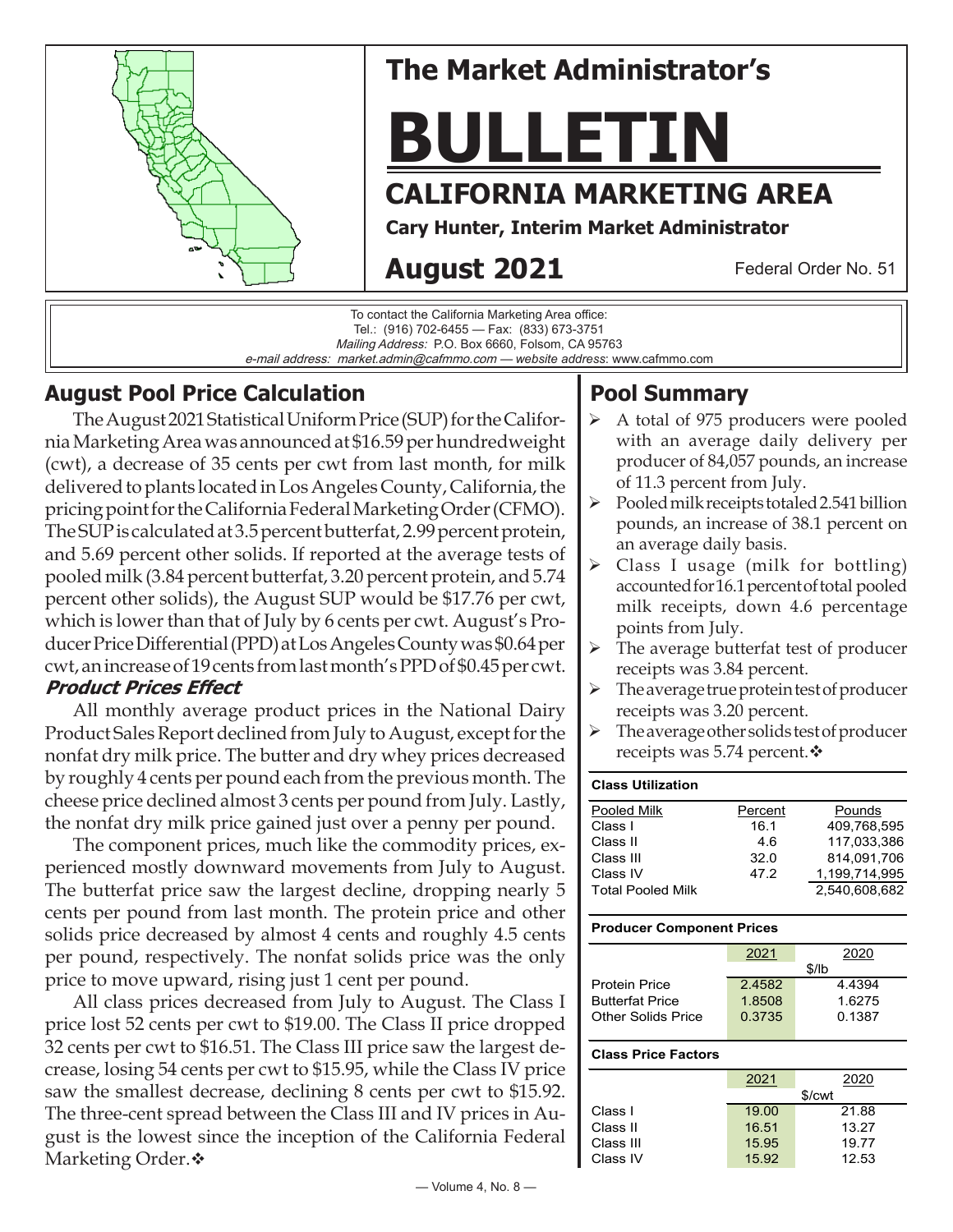## **The Dynamics of "Repooling"**

More than 800 million pounds of Class III milk were pooled on Federal Order (FO) 51 in August 2021—an increase of more than 700 million pounds from July. This marks the highest level of Class III utilization on a daily average basis and its largest share of the pool since 2019, well before the pricing impacts of the Covid-19 pandemic and its associated policy responses. Among these impacts were several factors that led to low levels of Class III milk pooled on FO 51 for most of 2020 and 2021 to date, including wide spreads between the Class III and IV prices. This large spread and other atypical pricing relationships drove Class III prices above the Statistical Uniform Price (SUP) in several months. When a handler expects the SUP to be lower than the price for Class II, III, or IV in a given month, they may elect to withhold milk of that Class from the pool and avoid incurring a payment to the pool producer settlement fund.





As a result, only minimal Class III production was intentionally included on the Order 51 pool during this period of time.

Recently, however, pricing relationships have incentivized the pooling of Class III milk in certain location differentials; the SUP at the \$2.10 per hundredweight (cwt) differential surpassed the Class III price by \$0.09 in June, \$0.45 in July, and \$0.64 in August. Location differentials incentivize milk movements towards areas lacking the production necessary to meet the local milk demand. Accordingly, areas with low milk production but high milk demand have high differentials, while those with high milk production but low milk demand have lower differentials. A map of the differentials is available at www.cafmmo.com/publications/ [marketing-area-maps/. Figures 1 and 2 illustrate the](https://www.cafmmo.com/publications/marketing-area-maps/) 

> Class III price and the FO 51 SUP in July and August 2021 by location differential. The Class III price is fixed across location differentials: it does not vary according to the location of the processing plant. The SUP, on the other hand, varies with the location of the plant where producer milk was received. Milk received at a plant with a higher location differential receives a higher SUP than the same milk received at a lower location differential. This means that one factor in determining whether to pool milk—the anticipated relationship between Class prices and the SUP—varies by plant location.

> Figure 1 shows that some location differentials, like the \$2.10 differential, had more evident Class III pooling incentives than others in July. The SUP at the \$2.10 differential was almost half a dollar per cwt above the Class III price, but in the lowest differential in the FO 51 marketing area (\$1.60) the SUP was five cents below the Class III price. Therefore, not all handlers or producers would have received a "pay out" from pooled Class III milk in July despite the \$0.45 Producer Price Differential (PPD) at the \$2.10 differential. Some handlers and cooperatives in lower differentials likely elected to withhold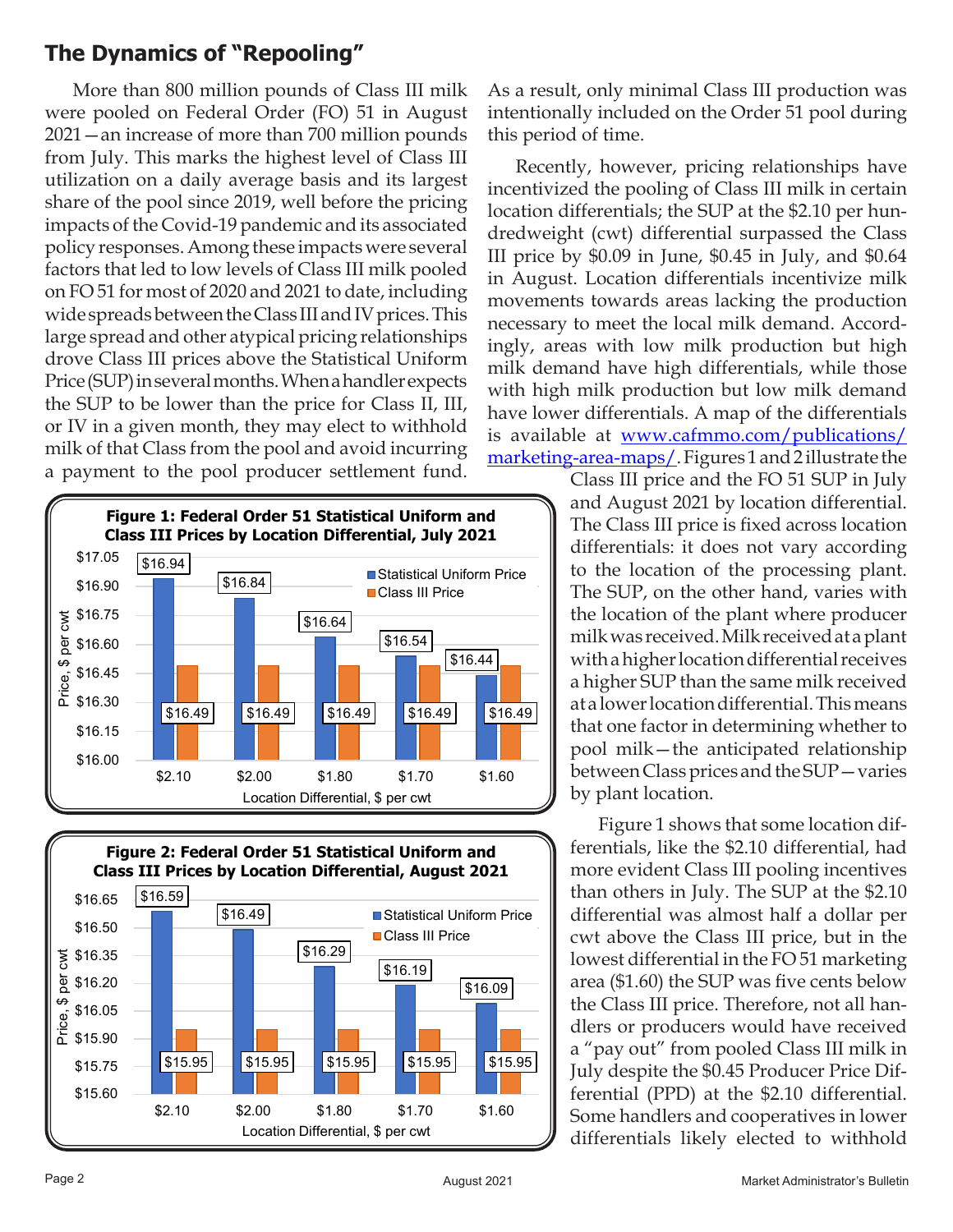Class III milk from the pool in July as a result.

Figure 2 depicts the Class III price and the FO 51 SUP in August 2021. Unlike that of June and July, the August SUP surpassed the Class III price by more than ten cents per cwt in every differential, including the \$1.60 differential where much of California's cheese processing occurs. Thus, the anticipated SUP offered Class III handlers, especially those in the lower differentials, a clearer pooling incentive in August than in June and July.

The last three months of



FO 51 pool data illustrate handlers making economic decisions in pooling Class III milk based on price expectations as described above. Each month from June to August observed more Class III milk pooled on FO 51 than the month prior. Class III utilization accounted for 3.4 percent of the pool in June, 5.4 percent in July, and 32 percent in August. During this period, the PPDs were \$0.09 per cwt, \$0.45 per cwt, and \$0.64 per cwt, respectively. Figure 3 shows the daily average Class III receipts of producer milk pooled on FO 51 by location differential for the months of June, July, and August 2021. From June to July, Class III volume at the \$2.10 location differential grew by more than 937,000 pounds, while that at the \$1.70 location differential grew by roughly 285,000 pounds on a daily average basis. From July to August, however, Class III receipts at the \$2.10 location differential increased by about 45,000 pounds on a daily average basis, while Class III receipts at the \$1.60 and \$1.70 location differentials saw massive gains of more than 9 million pounds each.

The relationship between each month's Class III price and the SUP at each location differential plays a major factor in the depicted differences in Class III milk receipts. For example, in July and August the SUP exceeded the Class III price at the \$2.10 differential by more than \$0.40 per cwt, offering a clear incentive to pool Class III in that area. Figure 3 illustrates handlers acting accordingly; in July and August, pooling of

Class III milk at the \$2.10 differential zone more than doubled that of June. The lowest differentials, \$1.60 and \$1.70, did not see major repooling of Class III milk until August, when the SUP exceeded the Class III price by more than ten cents per cwt in both zones for the first time since June 2019. This price relationship incentivized handlers to pool significantly more Class III milk than the previous month, increasing Class III volume from these areas in August by more than eighteen times that of July.

Although price relationships in recent months have encouraged pooling of Class III milk, movements in future price relationships—especially between the Class III and IV prices—may affect the volume of Class III milk pooled in the next several months. *Chicago Mercantile Exchange* futures as of September 20, 2021, are supportive of some Class III pooling in the fourth quarter of 2021.

While the relative price position of the SUP to the Class III price is one factor in determining whether to pool or not pool milk, it does not form the sole basis for the decision nor fully explain the Class III utilization depicted in Figure 3. Pooling provisions, as specified in the FO 51 Order Language, have a significant effect on the volume of milk eligible to return to the pool. Other factors including—but not limited to—milk production, transportation costs, and processing capacity likely also play a role. $\ddot{\mathbf{v}}$